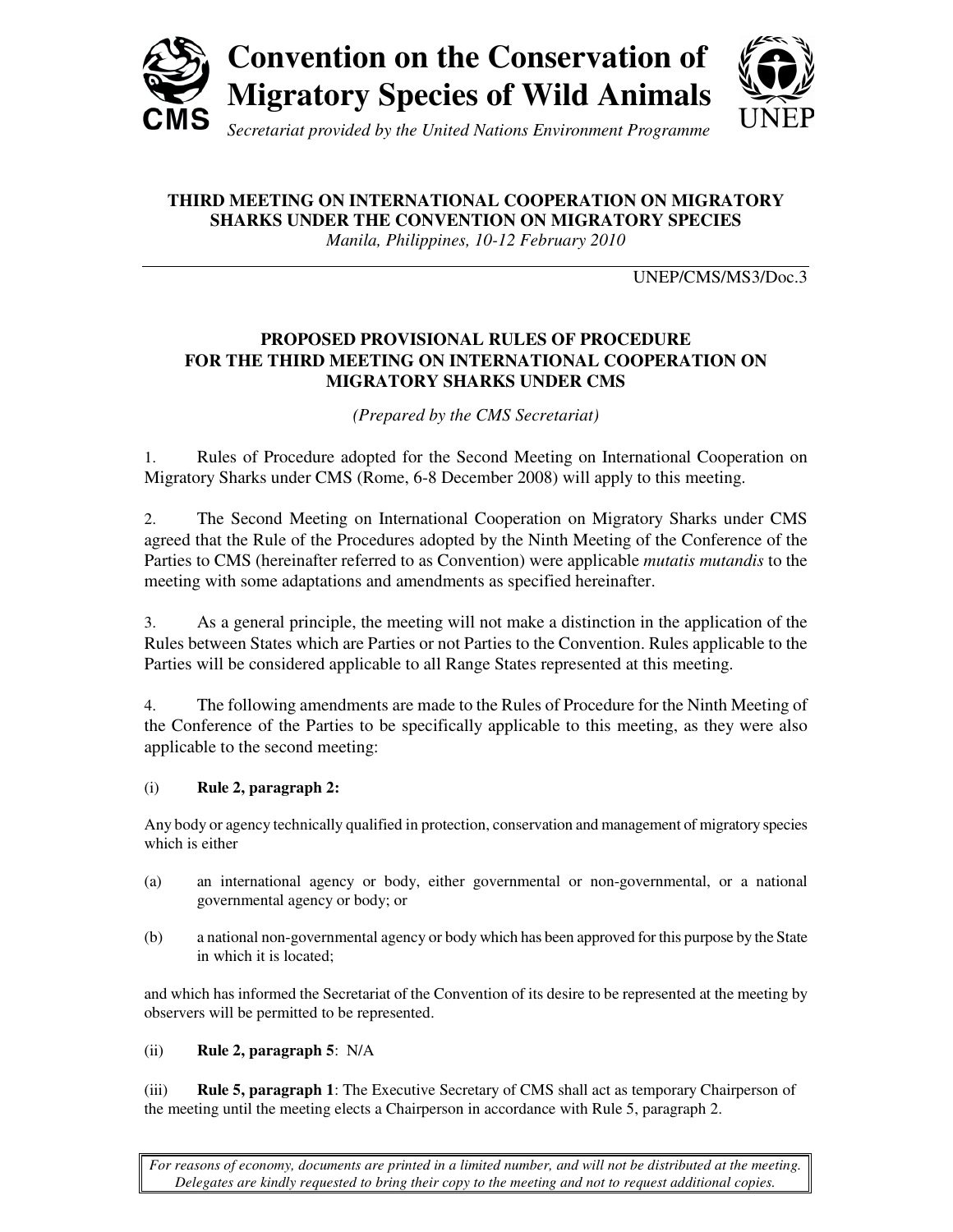(iv) **Rule 5, paragraph 2:** The meeting at its inaugural session will elect from among the representatives of the Range States a Chairperson and a Vice-Chairperson.

(v) **Rule 5, paragraph 3**: N/A

(vi) **Rule 6, paragraph 2:** If the Chairperson is absent or is unable to discharge the duties of Presiding Officer, the Vice-Chairperson will deputize.

(vii) **Rule 7, paragraph 1:** The Chairperson and Vice-Chairperson and the Executive Secretary or his/her representative shall constitute the Bureau of the meeting with the general duty of running the business of the meeting including, where appropriate, altering the timetable and structure of the meeting and specifying time limits for debates, as they deem fit.

- (viii) **Rule 9, paragraph 2**: N/A
- (ix) **Rule 11**: N/A
- (x) **Rule 12**: N/A
- (xi) **Part IV, Voting**, is not applicable, and is replaced by a new Part IV, as follows:

#### **Part IV, Decision making, Rule 15**

At the meeting, any decision will be made by consensus. A valid consensus is reached where an authorised representative of each Range State present provides express consent or remains silent and no explicit formal objection is made. The Chairperson of the Meeting shall be responsible for certifying that a consensus has been reached.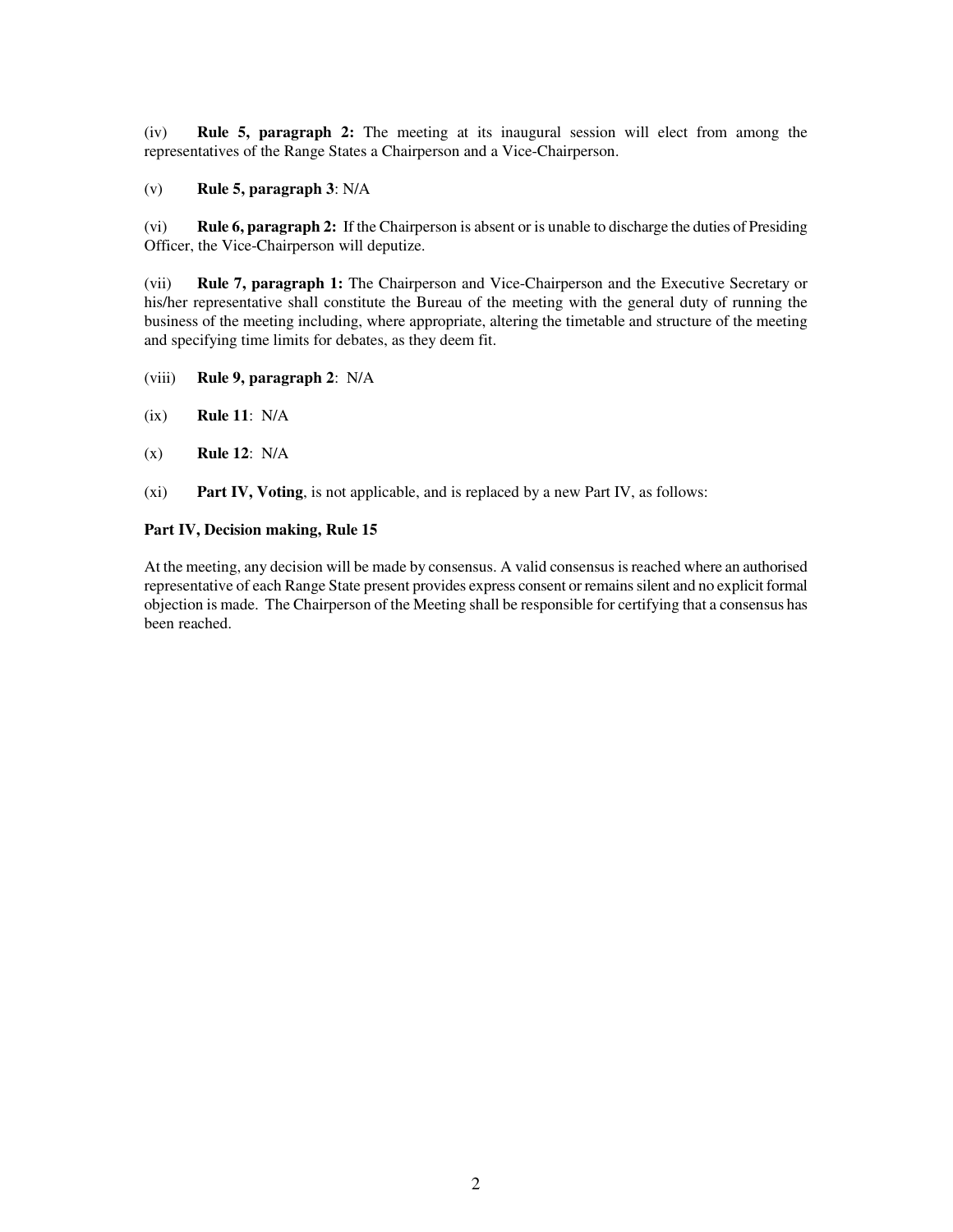# NINTH MEETING OF THE CONFERENCE OF THE PARTIES TO THE CONVENTION ON THE CONSERVATION OF MIGRATORY SPECIES OF WILD ANIMALS

# Rules of Procedure

# Adopted by the  $9<sup>th</sup>$  Meeting of the Conference of the Parties, 1-5 December 2008

Part I

Delegates, Observers, Secretariat

Rule 1 - Delegates

(1) A Party to the Convention (hereafter referred to as a "Party")<sup>1</sup> shall be entitled to be represented at the meeting by a delegation consisting of a Representative and such Alternative Representatives and Advisers as the Party may deem necessary.

(2) Without prejudice to the provisions of Rule 14, paragraph 2, the Representative of a Party shall exercise the voting rights of that Party. In their absence, an Alternative Representative of that Party shall act in their place over the full range of their functions.

(3) Logistic and other limitations may require that no more than four delegates of any Party be present at a plenary session and sessions of the Committee of the Whole established under Rule 23.The Secretariat shall notify Parties, observers and other participants of any such limitations in advance of the meeting.

## Rule 2 - Observers

(1) The United Nations, its Specialized Agencies, the International Atomic Energy Agency and any State not a Party to the Convention may be represented at the meeting by observers who shall have the right to participate but not to vote.<sup>2</sup>

(2) Any body or agency technically qualified in protection, conservation and management of migratory species which is either

- (c) an international agency or body, either governmental or non-governmental, or a national governmental agency or body; or
- (d) a national non-governmental agency or body which has been approved for this purpose by the State in which it is located;

and which has informed the Secretariat of the Convention of its desire to be represented at the meeting by observers, shall be permitted to be represented unless at least one-third of the Parties present object. Once admitted, these observers shall have the right to participate but not to vote.<sup>3</sup>

(3) Bodies and agencies desiring to be represented at the meeting by observers shall submit the names of their representatives (and in the case of bodies and agencies referred to in paragraph (2) (b) of this Rule, evidence of the approval of the State in which they are located) to the Secretariat of the Convention prior to the opening of the meeting.

(4) Logistic and other limitations may require that no more than two observers from any non-Party State, body or agency be present at a plenary session or a session of the Committee of the Whole of the meeting. The Secretariat shall notify Parties, observers and other participants of any such limitations in advance of the meeting.

(5) The standard participation fee for all non-governmental organisations is fixed by the Standing Committee and announced in the letter of invitation. Greater contributions are appreciated.

 $\frac{1}{1}$  See Articles I, paragraph 1 (k), and XVIII of the Convention. A Party is a State which has deposited with the Government of the Federal Republic of Germany its instrument of ratification, acceptance, approval or accession by 30 September 2008.

<sup>&</sup>lt;sup>2</sup> See Convention, Article VII, paragraph 8.

<sup>3</sup> See Convention, Article VII, paragraph 9.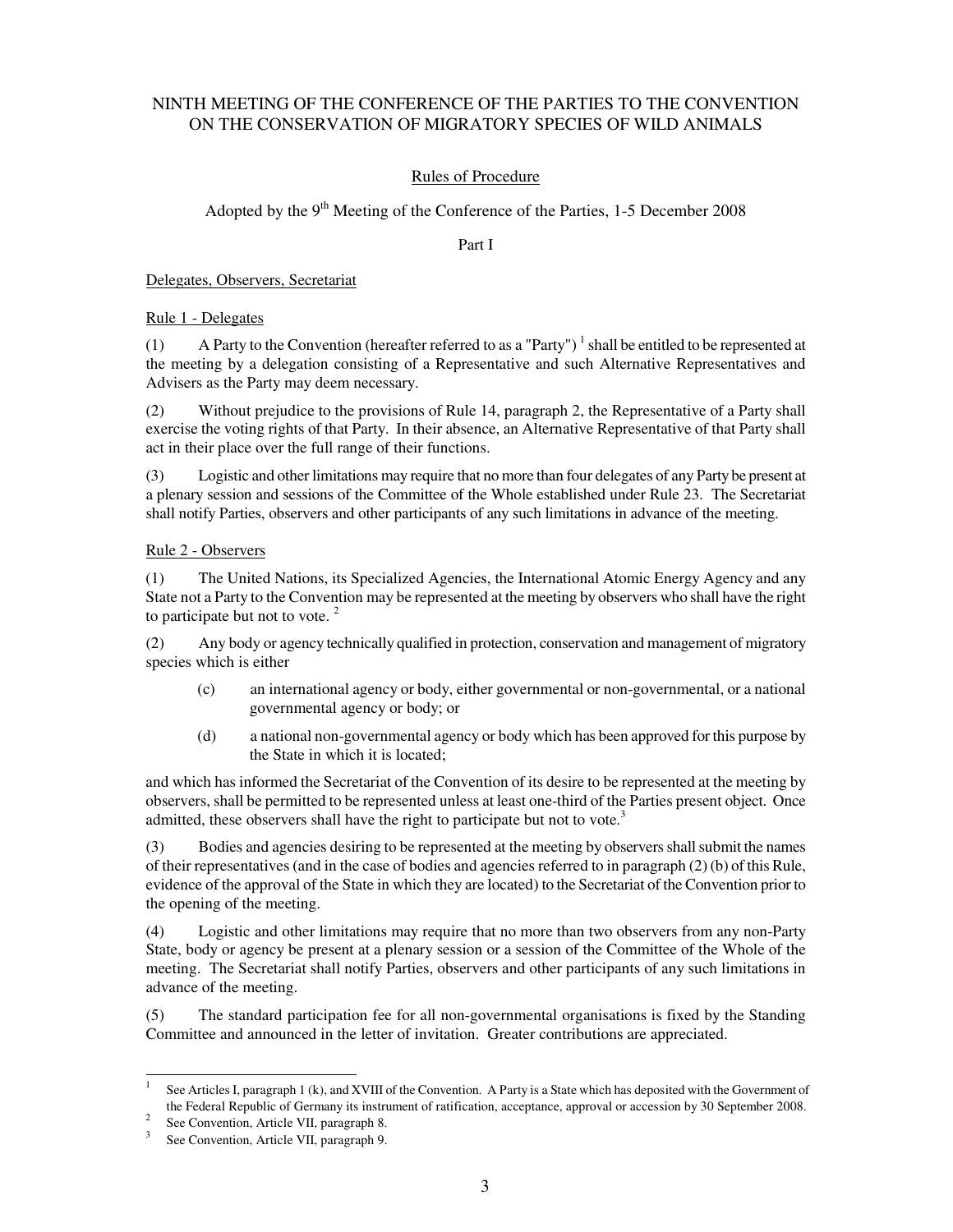## Rule 3 - Credentials

(1) The Representative or any Alternative Representative of a Party shall, before exercising the voting rights of the Party, have been granted powers by, or on behalf of, a proper authority, such as [is this a list of possible authorities or a comprehensive list? We receive credentials from embassies and Environment Ministries] the Head of State, the Head of Government or the Minister of Foreign Affairs or the head of an executive body of any regional economic organisation or as mentioned in footnote 1 above enabling them to represent the Party at the meeting and to vote.

(2) Such credentials shall be submitted to the Secretariat of the Convention.

(3) A Credentials Committee of not more than five Representatives shall examine the credentials and shall report thereon to the meeting. Pending a decision on their credentials, delegates may participate provisionally in the meeting.

## Rule 4 - Secretariat

The Secretariat of the Convention shall service and act as secretariat for the meeting.<sup>4</sup>

## Part II

## **Officers**

## Rule 5 - Chairpersons

(1) The Chairperson of the Standing Committee shall act as temporary Chairperson of the meeting until the meeting elects a Chairperson in accordance with Rule 5, paragraph 2.

(2) The Conference in its inaugural session shall elect from among the representatives of the Parties a Chairperson and a Chairperson of the Committee of the Whole. The latter shall also serve as Vice-Chairperson of the Conference.

(3) The Conference shall also elect, from among the representatives of the Parties, a Vice-Chairperson of the Committee of the Whole. If the Chairperson of the Committee of the Whole is absent or is unable to discharge the duties of Chairperson, the Vice-Chairperson shall deputize.

# Rule 6 - Presiding Officer

(1) The Chairperson shall preside at all plenary sessions of the meeting.

(2) If the Chairperson is absent or is unable to discharge the duties of Presiding Officer, the Chairperson of the Committee of the Whole shall deputize.

(3) The Presiding Officer shall not vote but may designate an Alternative Representative from the same delegation.

# Rule 7 - Bureau

(1) The Presiding Officer, the Chairperson and Vice-Chairperson of the Committee of the Whole, and the Chairpersons of the Scientific Council and the Standing Committee, and the Secretariat shall constitute the Bureau of the Conference with the general duty of forwarding the business of the meeting including, where appropriate, altering the timetable and structure of the meeting and specifying time limits for debates.

(2) The Presiding Officer shall preside over the Bureau.

 4 See Convention, Article IX, paragraph 4 (a).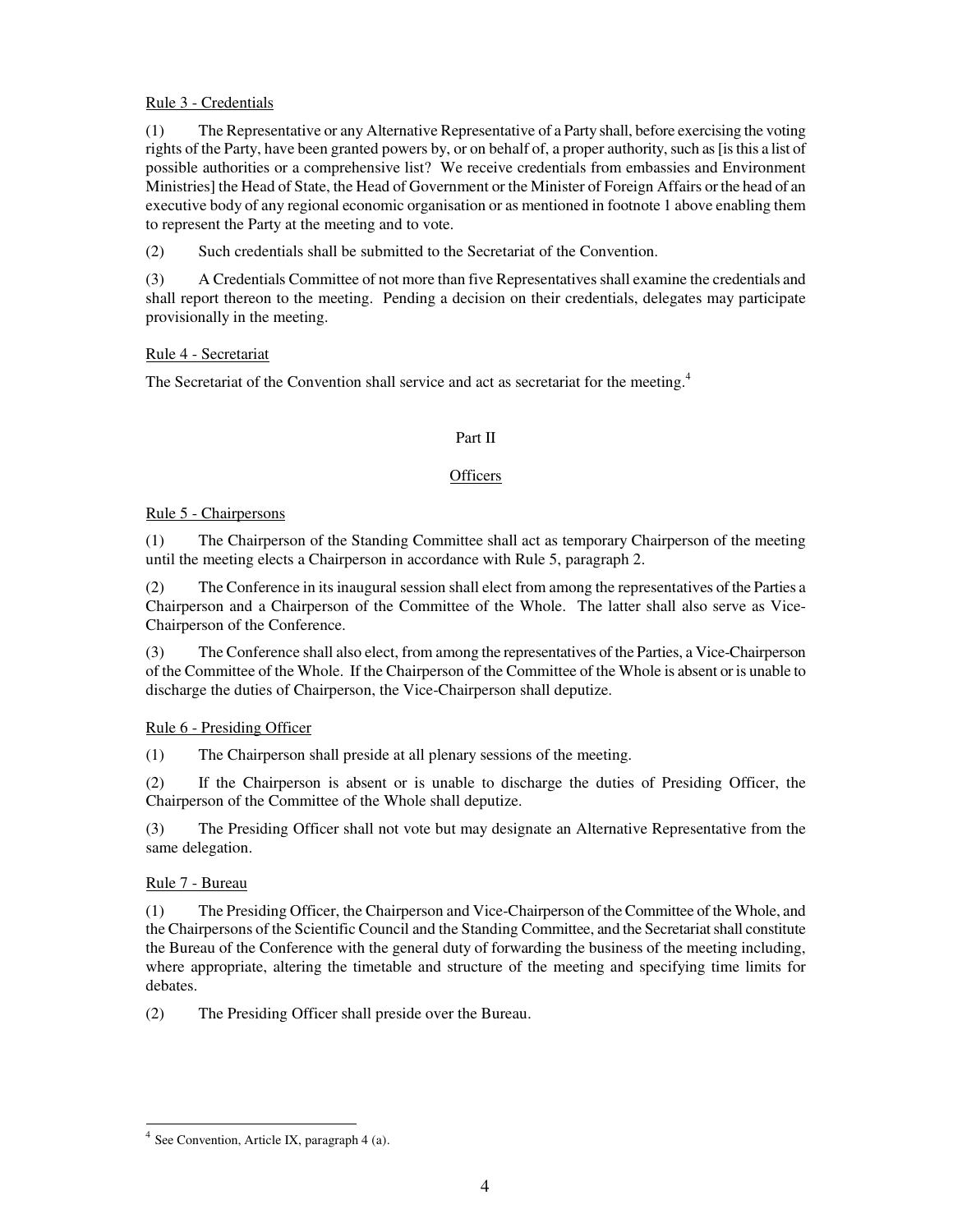#### Part III

## Rules of Order and Debate

## Rule 8 - Powers of Presiding Officer

(1) In addition to exercising powers conferred elsewhere in these Rules, the Presiding Officer shall at

- plenary sessions of the meeting:
- (a) open and close the session;
- (b) direct the discussions;
- (c) ensure the observance of these Rules;
- (d) accord the right to speak;
- (e) put questions to the vote and announce decisions;
- (f) rule on points of order; and
- (g) subject to these Rules, have complete control of the proceedings of the meeting and the maintenance of order.

(2) The Presiding Officer may, in the course of discussion at a plenary session of the meeting, propose to the Conference:

- (a) time limits for speakers; limitation of the number of times the members of a delegation or the observers from a State not a Party, body or agency may speak on any question;
- (b) the closure of the list of speakers;
- (c) the adjournment or the closure of the debate on the particular subject or question under discussion; and
- (d) the suspensions or adjournment of the session.

# Rule 9 - Seating, Quorum

(1) Delegations shall be seated in accordance with the alphabetical order of the names of the Parties in the English language.

(2) A quorum for plenary sessions and sessions of the Committee of the Whole of the meeting shall consist of one-half of the Parties having delegations at the meeting. No plenary session or session of the Committee of the Whole shall take place in the absence of a quorum.

# Rule 10 - Right to Speak

(1) The Presiding Officer shall call upon speakers in the order in which they signify their desire to speak, with precedence given to the delegates.

(2) A delegate or observer may speak only if called upon by the Presiding Officer, who may call a speaker to order if the remarks are not relevant to the subject under discussion.

(3) A speaker shall not be interrupted except on a point of order. The speaker may, however, with the permission of the Presiding Officer, give way during their speech to allow any delegate or observer to request elucidation on a particular point in that speech.

(4) The Chairperson of a committee or working group may be accorded precedence for the purpose of explaining the conclusions arrived at by that committee or working group.

# Rule 11 - Submission of Proposals for Amendment of the Convention and its Appendices

(1) As a general rule proposals shall, subject to any provisions of the Convention itself, have been communicated at least 150 days before the meeting to the Secretariat, which shall have circulated them to all Parties in the working languages of the meeting. Proposals arising out of discussion of the foregoing may be discussed at any plenary session of the meeting provided copies of them have been circulated to all delegations not later than the day preceding the session. The Presiding Officer may also permit the discussion and consideration of urgent proposals arising after the period prescribed above in the first sentence of this Rule provided that they relate to proposed amendments which have been circulated in accordance with the second sentence of this Rule and that their consideration will not unduly inhibit the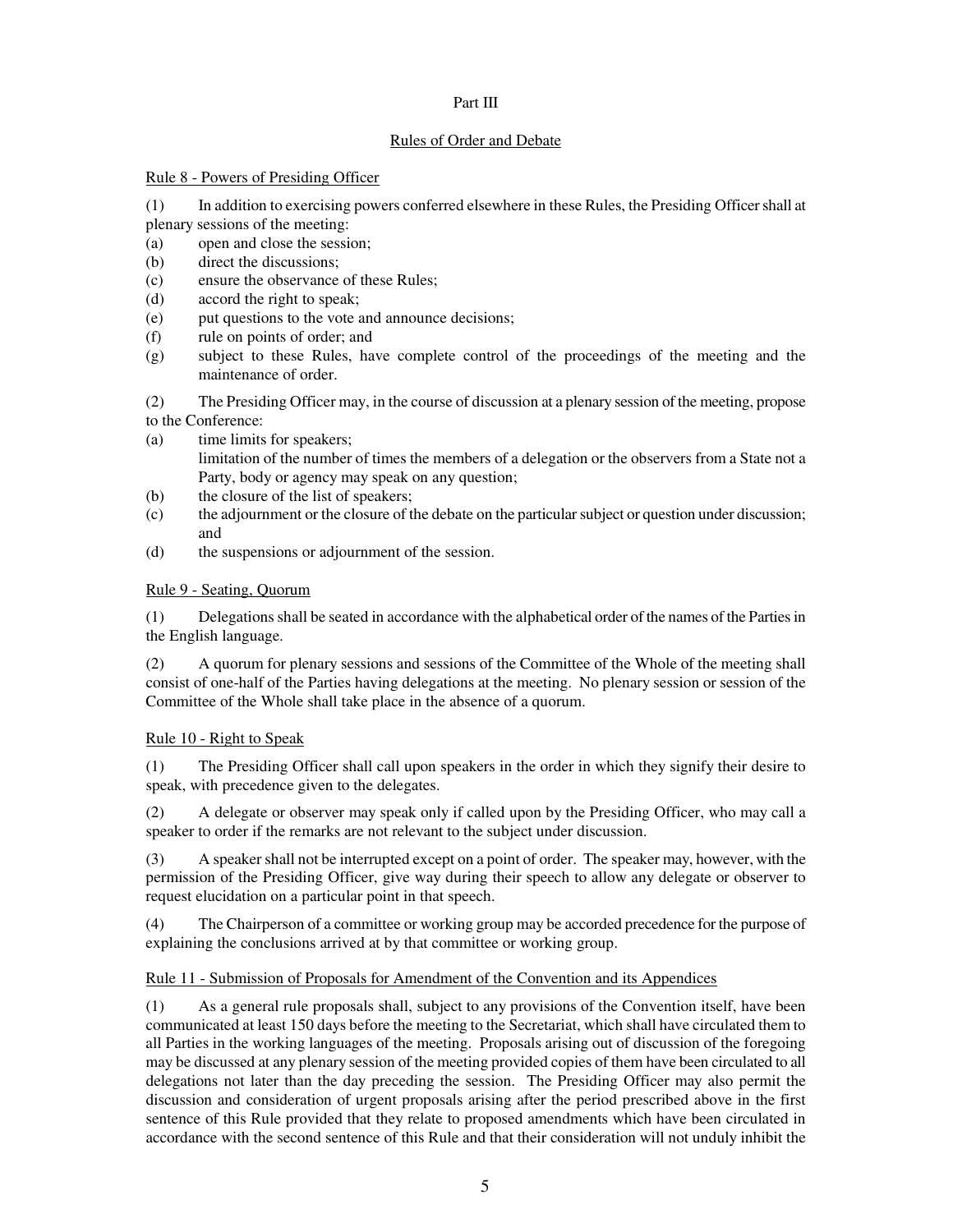proceedings of the Conference. The Presiding Officer may, in addition, permit the discussion of motions as to procedures, even though such motions have not been circulated previously.

(2) After a proposal has been adopted or rejected by the Conference it shall not be reconsidered unless a two-thirds majority of the Representatives participating in the meeting so decide. Permission to speak on a motion to reconsider a proposal shall be accorded only to a delegate from each of two Parties wishing to speak against the motion, after which the motion shall immediately be put to the vote.

## Rule 12 - Submission of Resolutions or Recommendations

As a general rule Resolutions or Recommendations shall have been communicated at least 60 days before the meeting to the Secretariat who shall circulate them to all Parties in the working languages in the meeting. The remaining provisions of Rule 11 shall also apply *mutatis mutandis* to the treatment of Resolutions and Recommendations.]

## Rule 13 - Procedural Motions

(1) During the discussion of any matter, a delegate may rise to make a point of order, and the point of order shall be immediately decided by the Presiding Officer in accordance with these Rules. A delegate may appeal against any ruling of the Presiding Officer. The appeal shall immediately be put to the vote, and the Presiding Officer's ruling shall stand unless a majority of the Representatives present and voting otherwise decide. A delegate rising to a point of order may not speak on the substance of the matter under discussion.

(2) The following motions shall have precedence in the following order over all other proposals or motions before the Conference:

- (a) to suspend the session;
- (b) to adjourn the session;
- (c) to adjourn the debate on the particular subject or question under discussion;
- (d) to close the debate on the particular subject or question under discussion.

#### Rule 14 - Arrangements for Debate

(1) The Conference may, on a proposal by the Presiding Officer or by a delegate, limit the time to be allowed to each speaker and the number of times delegates or observers may speak on any question. When the debate is subject to such limits, and a speaker has spoken for the allotted time, the Presiding Officer shall call the speaker to order without delay.

(2) During the course of a debate the Presiding Officer may announce the list of speakers and, with the consent of the meeting, declare the list closed. The Presiding Officer may, however, accord the right of reply to any delegate if a speech delivered after the list has been declared closed makes this desirable.

(3) During the discussion of any matter, a delegate may move the adjournment of the debate on the particular subject or question under discussion. In addition to the proposer of the motion, a delegate may speak in favour of, and a delegate of each of two Parties may speak against the motion, after which the motion shall immediately be put to the vote. The Presiding Officer may limit the time to be allowed to speakers under this Rule.

(4) A delegate may at any time move the closure of the debate on the particular subject or question under discussion, whether or not any other delegate has signified the wish to speak. Permission to speak on the motion for closure of the debate shall be accorded only to a delegate from each of two Parties wishing to speak against the motion, after which the motion shall immediately be put to the vote. The Presiding Officer may limit the time to be allowed to speakers under this Rule.

(5) During the discussion of any matter a delegate may move the suspension or the adjournment of the session. Such motions shall not be debated but shall immediately be put to the vote. The Presiding Officer may limit the time allowed to the speaker moving the suspension or adjournment of the session.

(6) Whenever the Conference considers a recommendation originating from the Committee of the Whole, where the discussion of the recommendation has been conducted with interpretation in the three working languages of the session, there shall be no further discussion on the recommendation, and it shall immediately be decided upon, subject to the second paragraph.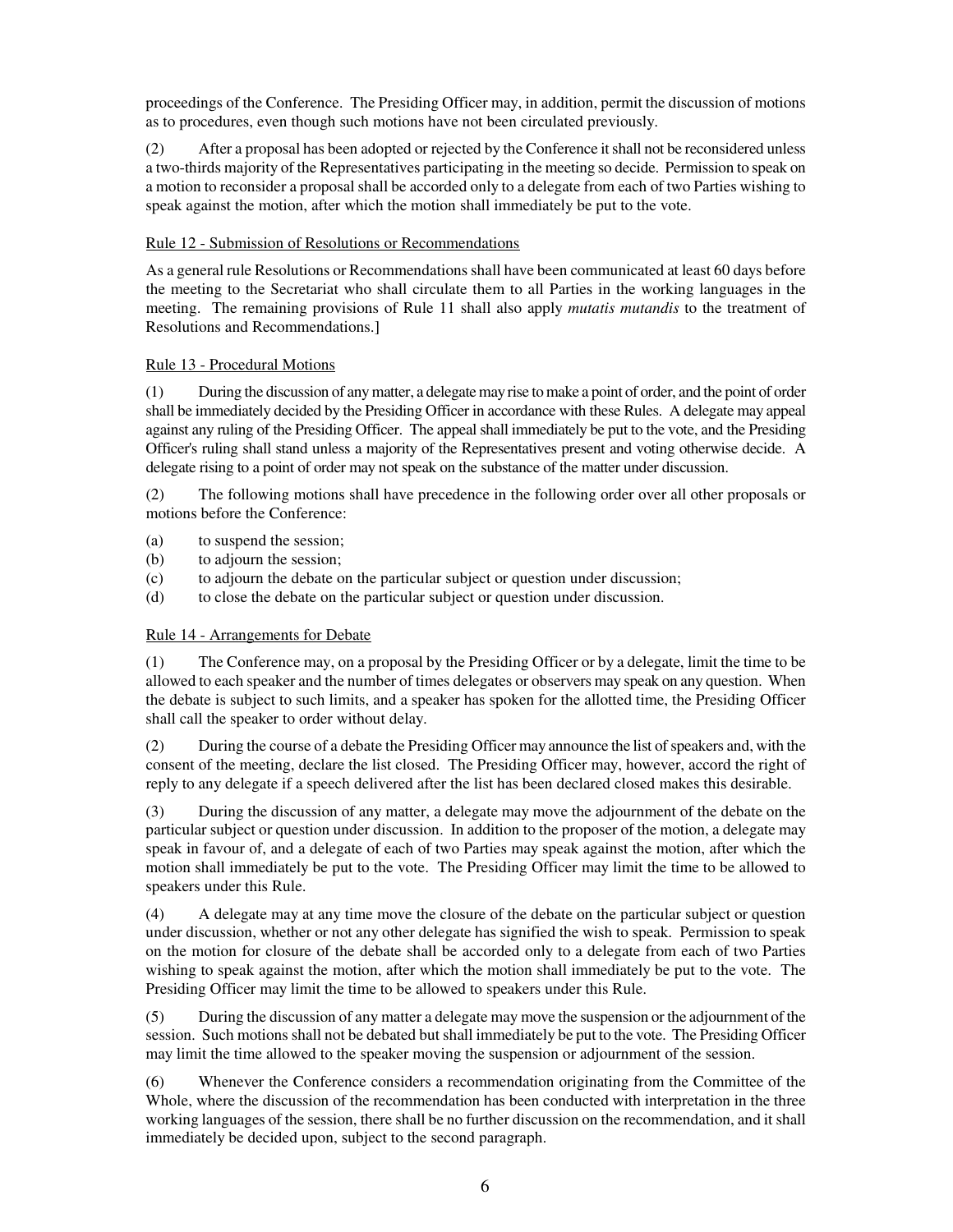However, any delegate, if seconded by another delegate of another Party, may present a motion for the opening of debate on any recommendation. Permission to speak on the motion for opening the debate shall be granted only to the delegate presenting the motion and the secondary, and to a delegate of each of two Parties wishing to speak against, after which the motion shall immediately be put to the vote. A motion to open the debate shall be granted if, on a show of hands, one third of the voting Representatives support the motion. While speaking on a motion to open the debate a delegate may not speak on the substance of the recommendation itself.

## Part IV

## Voting

Rule 15 - Methods of Voting

(1) Without prejudice to the provisions of Rule 1, paragraph 2, each representative duly accredited according to Rule 3 shall have one vote. Regional economic integration organizations, in matters within their competence, shall exercise their right to vote with the number of votes equal to the number of their member States which are Parties. In such case, the member States of such organizations shall not exercise their right individually.<sup>5</sup>

(2) Representatives of Parties which are three or more years behind in paying their subscriptions on the date of the opening session of the meeting of the Conference of the Parties shall not be eligible to vote. However, the Conference of the Parties may allow such Parties to exercise their right to vote if it is satisfied that the delay in payment arises from exceptional and unavoidable circumstances, and shall receive advice in this regard from the Standing Committee.

(3) The Conference shall normally vote by show of hands, but any Representative may request a rollcall vote. The roll-call vote shall be taken in the seating order of the delegations. The Presiding Officer may require a roll-call vote on the advice of the tellers where they are in doubt as to the actual number of votes cast and this is likely to be critical to the outcome.

(4) All votes in respect of the election of officers or of prospective host countries shall be by secret ballot and, although it shall not normally be used, any Representative may request a secret ballot for other matters. If seconded, the question of whether a secret ballot should be held shall immediately be voted upon. The motion for a secret ballot may not be conducted by secret ballot.

(5) Voting by roll-call or by secret ballot shall be expressed by "Yes", "No" or "Abstain". Only affirmative and negative votes shall be counted in calculating the number of votes cast.

(6) If votes are equal, the motion or amendment shall not be carried.

(7) The Presiding Officer shall be responsible for the counting of the votes and shall announce the result. The Presiding Officer may be assisted by tellers appointed by the Secretariat.

(8) After the Presiding Officer has announced the beginning of the vote, it shall not be interrupted except by a Representative on a point of order in connection with the actual conduct of the voting. The Presiding Officer may permit Representatives to explain their votes either before or after the voting, and may limit the time to be allowed for such explanations.

# Rule 16 - Majority

Except where otherwise provided for under the provisions of the Convention, these Rules or the Terms of Reference for the Administration of the Trust Fund, all votes on procedural matters relating to the forwarding of the business of the meeting shall be decided by a simple majority of votes cast, while all other decisions shall be taken by a two-thirds majority of votes cast.

 5 See Convention, Article 1, paragraph 2.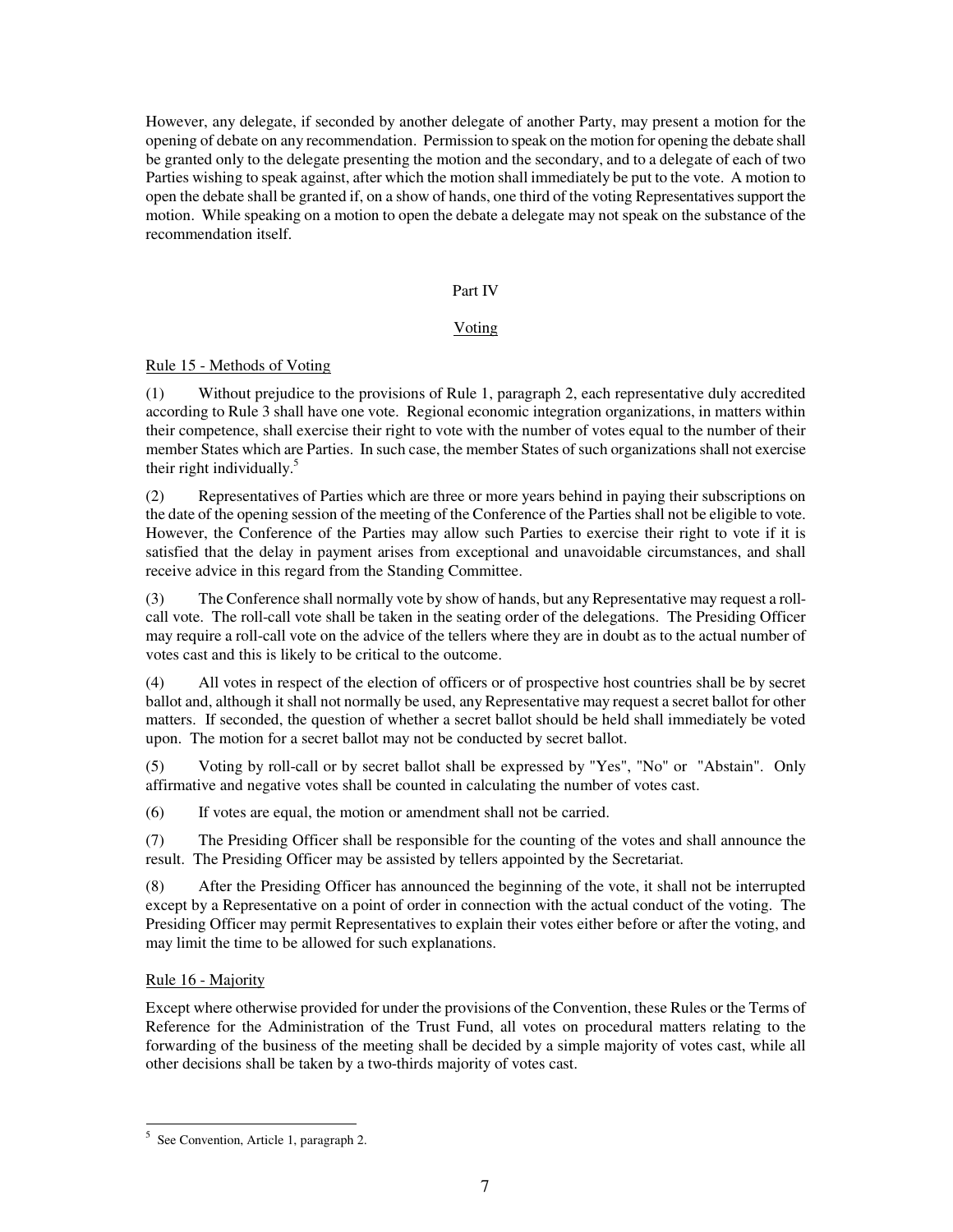## Rule 17 - Procedure for Voting on Motions and Amendments

(1) A delegate may move that parts of a proposal or of an amendment be voted on separately. If objection is made to the request for such division, the motion for division shall be voted upon first. Permission to speak on the motion for division shall be accorded only to a delegate from each of two Parties wishing to speak in favour of and a delegate from each of two Parties wishing to speak against the motion. If the motion for division is carried, those parts of the proposal or amendment which are subsequently approved shall be put to the vote as a whole. If all operative parts of the proposal of the amendment have been rejected, the proposal or the amendment shall be considered to have been rejected as a whole.

(2) When an amendment is moved to a proposal, the amendment shall be voted on first. When two or more amendments are moved to a proposal, the Conference shall vote first on the amendment furthest removed in substance from the original proposal and then on the amendment next furthest removed therefrom, and so on until all amendments have been put to the vote. When, however, the adoption of one amendment necessarily implies the rejection of another amendment, the latter amendment shall not be put to the vote. If one or more amendments are adopted, the amended proposal shall then be voted upon. A motion is considered an amendment to a proposal if it merely adds to, deletes or revises part of that proposal.

(3) If two or more proposals relate to the same question, the Conference shall, unless it decides otherwise, vote on the proposals in the order in which they have been submitted. The Conference may, after voting on a proposal, decide whether to vote on the next proposal.

## Rule 18 - Elections

(1) If in an election to fill one place no candidate obtains the required majority in the first ballot, a second ballot shall be taken restricted to the two candidates obtaining the largest number of votes. If in the second ballot the votes are equally divided, the Presiding Officer shall decide between the candidates by drawing lots.

(2) If in the first ballot there is a tie amongst candidates obtaining the second largest number of votes, a special ballot shall be held amongst them to reduce the number of candidates to two.

(3) In the case of tie amongst three or more candidates obtaining the largest number of votes in the first ballot, a special ballot shall be held amongst them to reduce the number of candidates to two. If a tie then results amongst two or more candidates, the Presiding Officer shall reduce the number to two by drawing lots, and a further ballot shall be held in accordance with paragraph 1 of this Rule.

#### Part V

#### Languages and Records

Rule 19 - Official and Working Languages

- (1) English, French and Spanish shall be the official and working languages of the meeting.
- (2) Speeches made in any of the working languages shall be interpreted into the other working languages.
- (3) The official documents of the meeting shall be distributed in the working languages.

#### Rule 20 - Other Languages

(1) A delegate may speak in a language other than a working language. They shall be responsible for providing interpretation into a working language, and interpretation by the Secretariat into the other working languages may be based upon that interpretation.

(2) Any document submitted to the Secretariat in any language other than a working language shall be accompanied by a translation into one of the working languages.